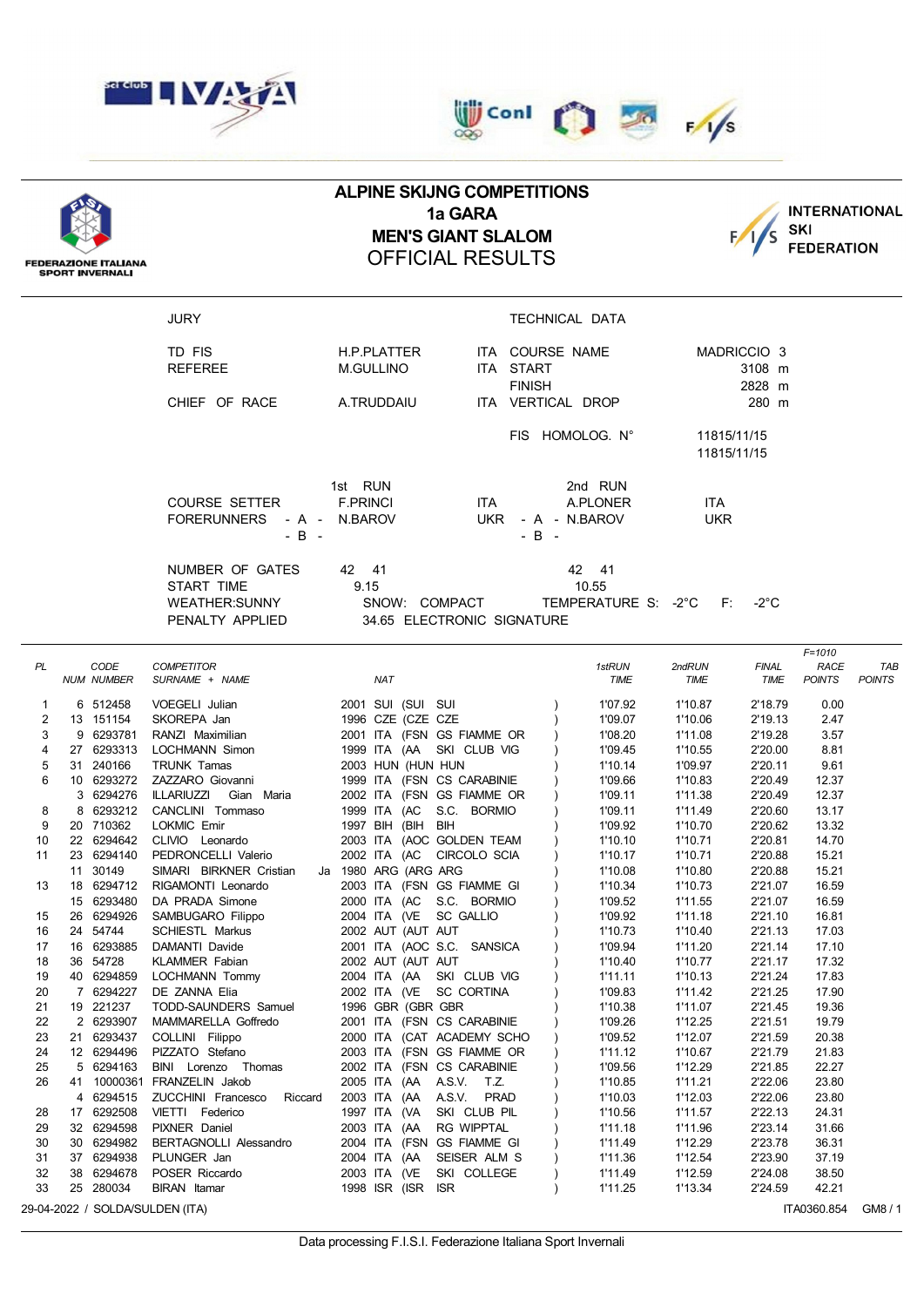|    |    |                           |                                                         |         |                      |                               |                      |                |                      | F=1010                       |                      |
|----|----|---------------------------|---------------------------------------------------------|---------|----------------------|-------------------------------|----------------------|----------------|----------------------|------------------------------|----------------------|
| PL |    | CODE<br><b>NUM NUMBER</b> | <b>COMPETITOR</b><br>SURNAME + NAME                     |         | <b>NAT</b>           |                               | 1stRUN<br>TIME       | 2ndRUN<br>TIME | <b>FINAL</b><br>TIME | <b>RACE</b><br><b>POINTS</b> | TAB<br><b>POINTS</b> |
| 34 |    |                           | 34 10000282 GEROSA Lorenzo                              |         | 2005 ITA (AC         | S.C. RADICI                   | 1'11.68              | 1'12.95        | 2'24.63              | 42.50                        |                      |
| 35 |    | 61 170179                 | RIIS Marcus Cristian                                    |         | 2002 DEN (DEN DEN    |                               | 1'11.62              | 1'13.13        | 2'24.75              | 43.37                        |                      |
| 36 |    | 49 6294677                | SCHRANZHOFER Hannes                                     |         | 2003 ITA (AA         | AMATEURSPORT                  | 1'11.96              | 1'12.89        | 2'24.85              | 44.10                        |                      |
| 37 |    | 35 400357                 | <b>DIJKSMAN Christopher</b>                             |         | 2003 NED (NED NED    |                               | 1'12.02              | 1'13.15        | 2'25.17              | 46.43                        |                      |
| 38 |    |                           | 59 10000022 SANDINI Enea                                |         | 2004 ITA (AA         | BZ SKI ACADE                  | 1'11.99              | 1'13.61        | 2'25.60              | 49.56                        |                      |
| 39 |    |                           | 42 10000284 ZUCCHINI Enrico Valentino                   |         | 2005 ITA (AA         | AMATEURSKICL                  | 1'12.20              | 1'13.59        | 2'25.79              | 50.94                        |                      |
| 40 |    | 50 6294872                | RAINER Jakob                                            |         | 2004 ITA (AA         | A.S.D. S.C.                   | 1'12.77              | 1'13.25        | 2'26.02              | 52.61                        |                      |
|    |    | 47 6294507                | VINCENZI Lorenzo                                        |         |                      | 2003 ITA (CAT 2000 SKI CLU    | 1'11.69              | 1'14.33        | 2'26.02              | 52.61                        |                      |
| 42 |    | 55 6294937                | OLCESE Tommaso                                          |         | 2004 ITA (TN         | U.S. MONTI P                  | 1'12.66              | 1'13.69        | 2'26.35              | 55.02                        |                      |
| 43 |    |                           | 54 10000337 PRINCI Davide                               |         |                      | 2005 ITA (FVG SCI C.A.I.<br>M | 1'12.41              | 1'14.02        | 2'26.43              | 55.60                        |                      |
| 44 |    |                           | 62 10000287 SCAGNOL Tommaso                             |         | 2005 ITA (TN         | SKI TEAM FAS                  | 1'12.71              | 1'13.91        | 2'26.62              | 56.98                        |                      |
| 45 |    | 52 512553                 | SCHLAEPPI Sebastian                                     |         | 2003 SUI (SUI SUI    |                               | 1'12.60              | 1'14.05        | 2'26.65              | 57.20                        |                      |
| 46 |    | 58 54854                  | JAGERSBERGER Sebastian                                  |         | 2004 AUT (AUT AUT    |                               | 1'12.75              | 1'14.20        | 2'26.95              | 59.38                        |                      |
| 47 |    | 57 6294726                | <b>VILLGRATTER Denis</b>                                |         | 2003 ITA (AA         | S.S.V.<br><b>PICHL</b>        | 1'12.62              | 1'14.45        | 2'27.07              | 60.26                        |                      |
| 48 | 48 |                           | 10000344 SIEDER Lukas                                   |         | 2005 ITA (AA         | <b>RG WIPPTAL</b>             | 1'12.86              | 1'14.69        | 2'27.55              | 63.75                        |                      |
| 49 |    | 53 6294862                | <b>VERRA Nicola</b>                                     |         | 2004 ITA (AA         | <b>PRAD</b><br>A.S.V.         | 1'12.93              | 1'14.64        | 2'27.57              | 63.89                        |                      |
| 50 | 51 |                           | 10000341 LEONE Marco                                    |         |                      | 2005 ITA (AOC GOLDEN TEAM     | 1'13.48              | 1'14.56        | 2'28.04              | 67.31                        |                      |
| 51 |    | 63 6294976                | PETTINI Nicolo                                          |         | 2004 ITA (VE         | SKI COLLEGE                   | 1'13.62              | 1'14.79        | 2'28.41              | 70.01                        |                      |
| 52 |    | 79 512705                 | <b>FUCHS Silvan</b>                                     |         | 2005 SUI (SUI SUI    |                               | 1'13.88              | 1'14.61        | 2'28.49              | 70.59                        |                      |
| 53 |    | 78 512661                 | MARCHESE Flavio                                         |         | 2005 SUI (SUI SUI    |                               | 1'13.88              | 1'14.67        | 2'28.55              | 71.03                        |                      |
| 54 |    | 68 54838                  | <b>HEBRANK Tobias</b>                                   |         | 2004 AUT (AUT AUT    |                               | 1'14.09              | 1'14.85        | 2'28.94              | 73.86                        |                      |
| 55 |    | 65 6301656                | KOBAYASHI Yuita                                         |         | 2004 JPN (JPN JPN    |                               | 1'13.59              | 1'15.48        | 2'29.07              | 74.81                        |                      |
| 56 |    | 66 10000336               | <b>HALLER Moritz</b>                                    |         | 2005 ITA (AA         | A.S.D.<br>S.C.                | 1'13.92              | 1'15.30        | 2'29.22              | 75.90                        |                      |
| 57 |    | 45 6294979                | PISCANEC Alessandro                                     |         | 2004 ITA (VE         | SKI COLLEGE                   | 1'13.75              | 1'15.59        | 2'29.34              | 76.77                        |                      |
| 58 |    | 44 151451                 | KLIMA Oskar                                             |         | 2004 CZE (CZE CZE    |                               | 1'14.40              | 1'15.29        | 2'29.69              | 79.32                        |                      |
| 59 |    |                           | 82 10000340 BOSIO Tommaso                               |         |                      | 2005 ITA (AOC GOLDEN TEAM     | 1'14.21              | 1'15.79        | 2'30.00              | 81.58                        |                      |
| 60 |    |                           | 74 10000342 MULA Lorenzo                                |         |                      | 2005 ITA (AOC GOLDEN TEAM     | 1'14.40              | 1'15.69        | 2'30.09              | 82.23                        |                      |
| 61 |    | 69 6294945                | MEOZZI Giacomo                                          |         | 2004 ITA (VE         | SC 18                         | 1'14.06              | 1'16.28        | 2'30.34              | 84.05                        |                      |
| 62 | 81 |                           | 10000296 POZZA Tiziano                                  |         | 2005 ITA (VE         | SKI COLLEGE                   | 1'14.49              | 1'15.91        | 2'30.40              | 84.49                        |                      |
| 63 |    | 64 6294957                | DEL TORRE Mattia Mario                                  |         | 2004 ITA (FVG A.S.D. | <b>CIMEN</b>                  | 1'14.30              | 1'16.32        | 2'30.62              | 86.09                        |                      |
| 64 |    | 70 6294563                | ZOEGGELER Alexander                                     |         | 2003 ITA (AA A.S.V.  | <b>PRAD</b>                   | 1'14.34              | 1'16.46        | 2'30.80              | 87.40                        |                      |
| 65 |    |                           | 77 10000322 HEUFLER Patrick                             |         |                      | 2005 ITA (AA SEISER ALM S     | 1'15.14              | 1'16.55        | 2'31.69              | 93.88                        |                      |
| 66 |    | 75 690794                 | TSYBELENKO Roman                                        |         |                      | 2004 UKR (UKR UKRAINE         | 1'14.77              | 1'17.01        | 2'31.78              | 94.53                        |                      |
| 67 |    | 83 54769                  | RIEDLSPERGER Elias                                      |         | 2003 AUT (AUT AUT    |                               | 1'14.92              | 1'16.91        | 2'31.83              | 94.89                        |                      |
| 68 |    |                           | 80 10000480 MOTTINI Alex                                |         | 2005 ITA (AA         | BZ SKI ACADE                  | 1'15.79              | 1'17.66        | 2'33.45              | 106.68                       |                      |
| 69 |    |                           | 84 10000488 D APICE Kilian                              |         | 2005 ITA (AA         | <b>RG WIPPTAL</b>             | 1'15.75              | 1'17.71        | 2'33.46              | 106.76                       |                      |
| 70 |    |                           | 76 10000279 GILLIO Daniel                               |         |                      | 2005 ITA (VA S.C. CRAMMON     | 1'15.89              | 1'17.66        | 2'33.55              | 107.41                       |                      |
| 71 |    | 87 120172                 | <b>MENG Qingze</b>                                      |         | 2001 CHN (CHN CHN    |                               | 1'15.82              | 1'17.87        | 2'33.69              | 108.43                       |                      |
| 72 |    | 85 512699                 | HEINZMANN Carlo                                         |         | 2005 SUI (SUI SUI    |                               | 1'16.85              | 1'18.45        | 2'35.30              | 120.15                       |                      |
| 73 |    |                           | 88 10000324 MARMSOLER Matthias                          |         |                      | 2005 ITA (AA SEISER ALM S     | 1'17.59<br>$\lambda$ | 1'18.72        | 2'36.31              | 127.50                       |                      |
|    |    |                           | DID NOT START 1st RUN                                   |         | 5                    |                               |                      |                |                      |                              |                      |
|    |    |                           |                                                         |         |                      |                               |                      |                |                      |                              |                      |
|    |    | 28 54584                  | MAIR Pascal                                             |         | 2000 AUT (AUT AUT    |                               |                      |                |                      |                              |                      |
|    |    | 33 512389                 | <b>HERRMANN Luc</b>                                     |         | 2000 SUI (SUI SUI    |                               |                      |                |                      |                              |                      |
|    |    | 67 6294871                | PALLA Raphael                                           |         |                      | 2004 ITA (AA SPORTCLUB ME     |                      |                |                      |                              |                      |
|    |    | 72 202943                 | SCHMIDT Tobias                                          |         | 1999 GER (GER GER    |                               |                      |                |                      |                              |                      |
|    |    |                           | 86 10000622 STADLER Aaron                               |         |                      | 2005 ITA (AA ASV VILLNOES     |                      |                |                      |                              |                      |
|    |    |                           | DID NOT FINISH 1st RUN                                  |         | 3                    |                               |                      |                |                      |                              |                      |
|    |    |                           |                                                         |         |                      |                               |                      |                |                      |                              |                      |
|    |    | 71 512694                 | MANSER Sandro                                           |         | 2005 SUI (SUI SUI    |                               |                      |                |                      |                              |                      |
|    |    | 73 203237                 | <b>KUHN Levin</b>                                       |         | 2005 GER (GER GER    |                               |                      |                |                      |                              |                      |
|    |    | 89 80084                  | CAPUTI Lorenzo                                          |         | 2005 BRA (BRA BRA    |                               |                      |                |                      |                              |                      |
|    |    |                           | <b>DISQUALIFIED</b>                                     | 1st RUN | 0                    |                               |                      |                |                      |                              |                      |
|    |    |                           | DID NOT START 2nd RUN                                   |         | 1                    |                               |                      |                |                      |                              |                      |
|    |    | 1 6293884                 | SARTORI Gabriele                                        |         |                      | 2001 ITA (VE SKI COLLEGE      | $\lambda$            |                |                      |                              |                      |
|    |    |                           | DID NOT FINISH 2nd RUN                                  |         | $\overline{7}$       |                               |                      |                |                      |                              |                      |
|    |    |                           |                                                         |         |                      |                               |                      |                |                      |                              |                      |
|    |    | 14 6292887                | <b>MOLING Samuel</b>                                    |         |                      | 1998 ITA (FSN C.S. AERONAU    |                      |                |                      |                              |                      |
|    |    | 29 6293967                | DALLA LIBERA Thomas                                     |         | 2001 ITA (VE SC 18   |                               |                      |                |                      |                              |                      |
|    |    | 39 6294920                | VOTTERO Matteo                                          |         |                      | 2004 ITA (AOC S.C. SANSICA    |                      |                |                      |                              |                      |
|    |    | 43 6294136<br>46 512029   | RASOM Daniele<br>NIEMEYER Nicola                        |         | 1994 SUI (SUI SUI    | 2002 ITA (TN SKI TEAM FAS     |                      |                |                      |                              |                      |
|    |    |                           |                                                         |         |                      |                               |                      |                |                      |                              |                      |
|    |    | 60 512379                 | 56 10000520 GUERINONI Francesco<br><b>CHRISTEN Mike</b> |         | 1999 SUI (SUI SUI    | 2005 ITA (AC SKI TEAM PRO     |                      |                |                      |                              |                      |
|    |    |                           |                                                         |         |                      |                               |                      |                |                      |                              |                      |

29-04-2022 / SOLDA/SULDEN (ITA) TA0360.854 GM8 / 2